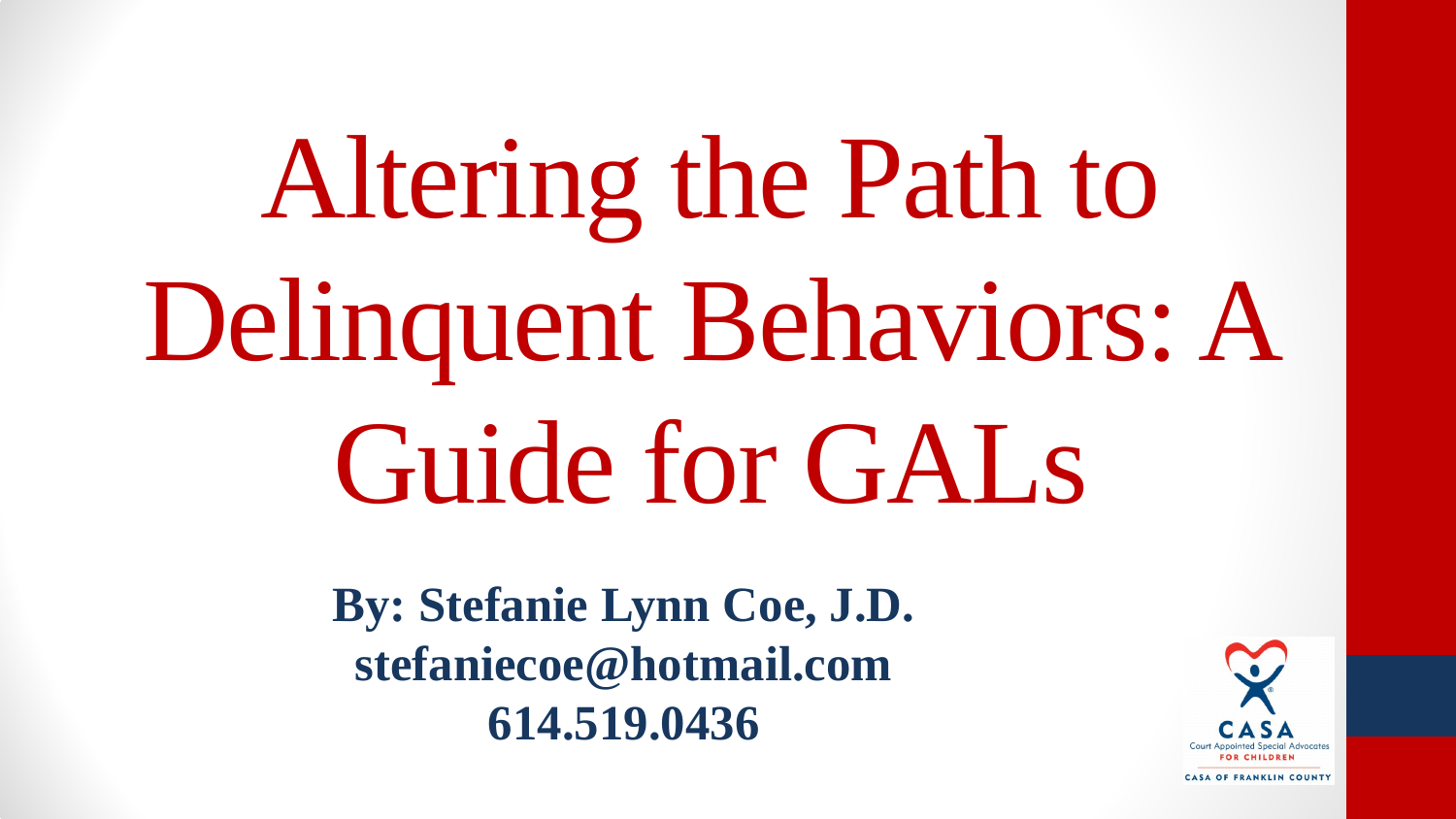### **Why Are We Talking About Delinquency?**

- **Systemic Racism**
- **Criminal Justice Reform**
- **Crime Trends In Our Communities**
- **Better Understand How Some of the Children We Serve Ended Up in "The System"**
- **Better Understand How to Help the Children We Serve Avoid Dual System Involvement**



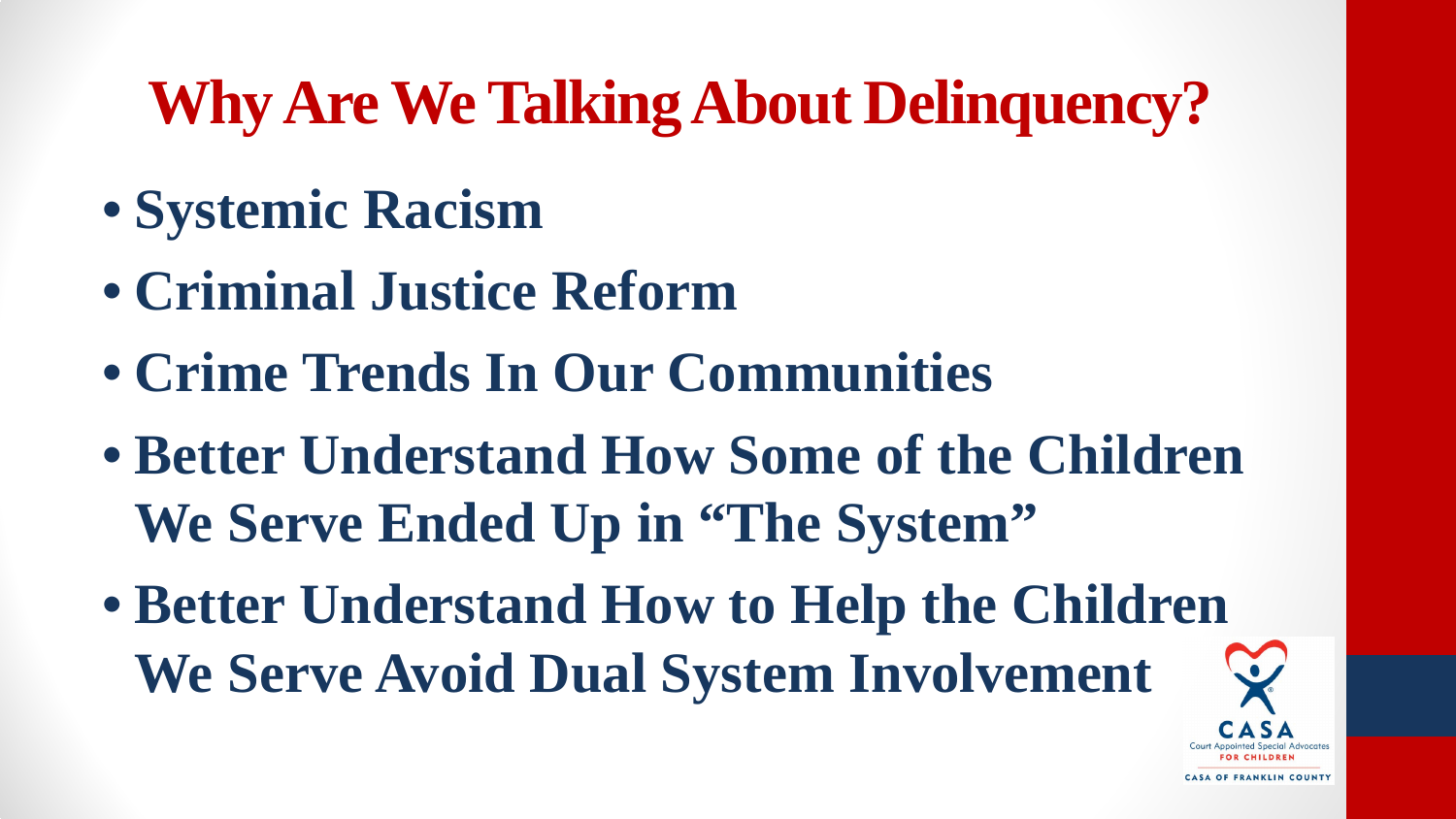

**Welcome & Agenda Why Are We Talking About Delinquency? Objectives What is Delinquency? Statistics & Information Protective Factors Risk Factors Juvenile Detention Alternatives Initiative ("JDAI") Youth Education & Intervention Services Resources Questions**

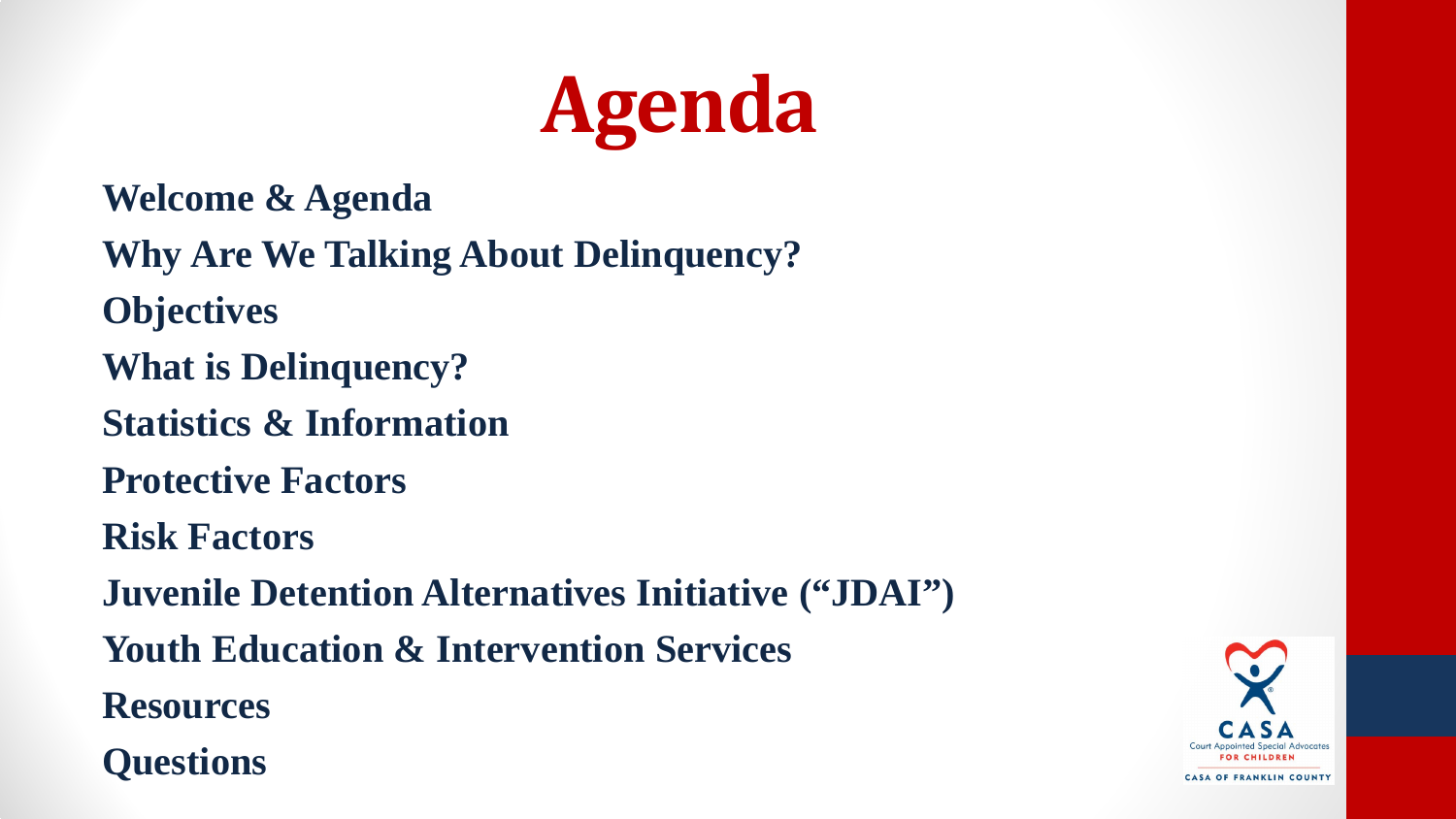# **Objectives**

• **Identify at least three risk factors that tend to lead to future delinquent behavior.**

• **Identify specific services available to the GAL to help children avoid future delinquent behavior.**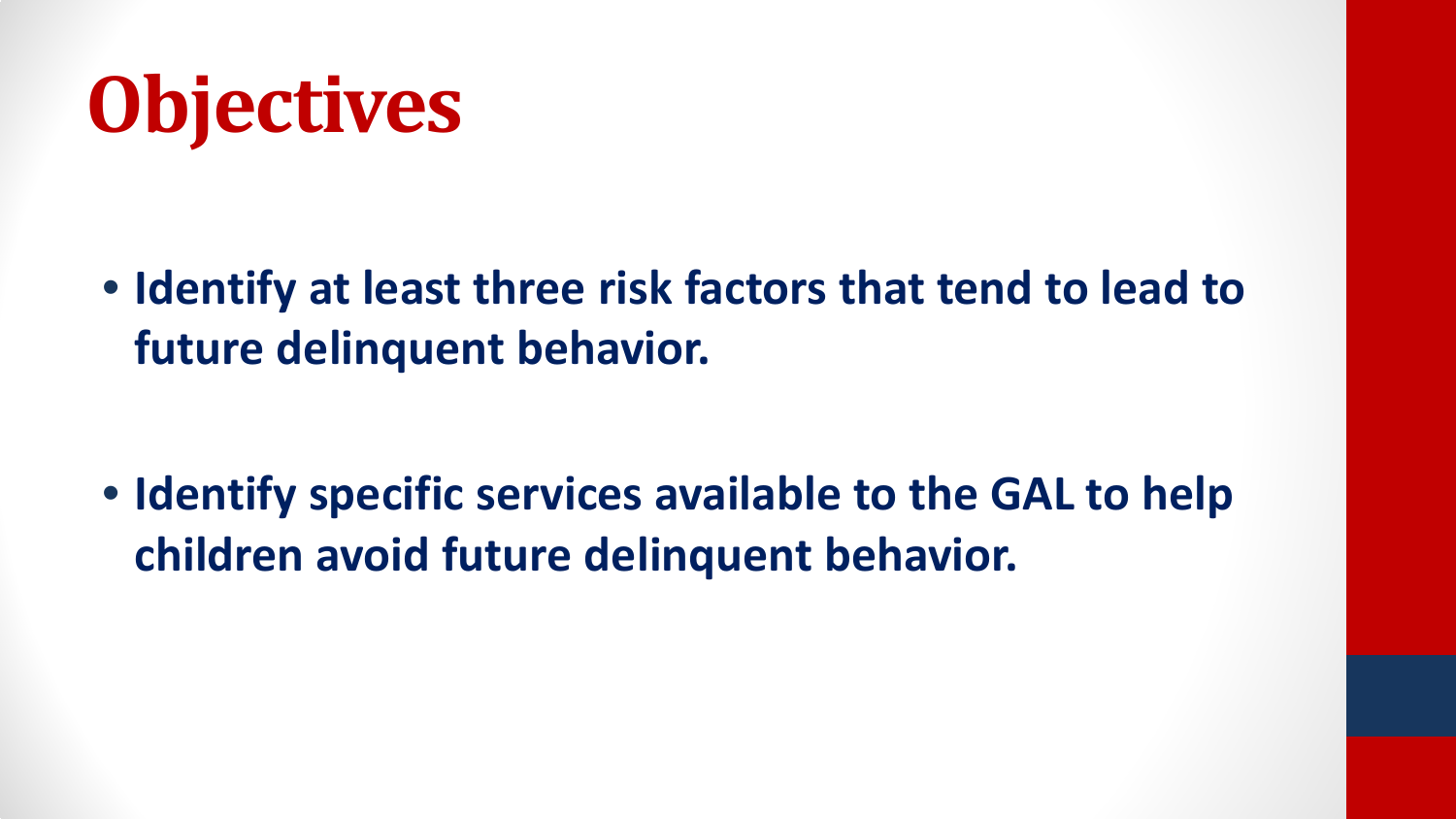**DELINQUENT ACT – An offense committed by a juvenile that would be classified as a crime if committed by an adult.**

**ADJUDICATION [OF DELINQUENCY] – Analogous to an adult "conviction," it is a formal finding by the juvenile court, after an adjudicatory hearing or the entering of a guilty plea/admission, that the juvenile has committed the act for which he or she is charged.**

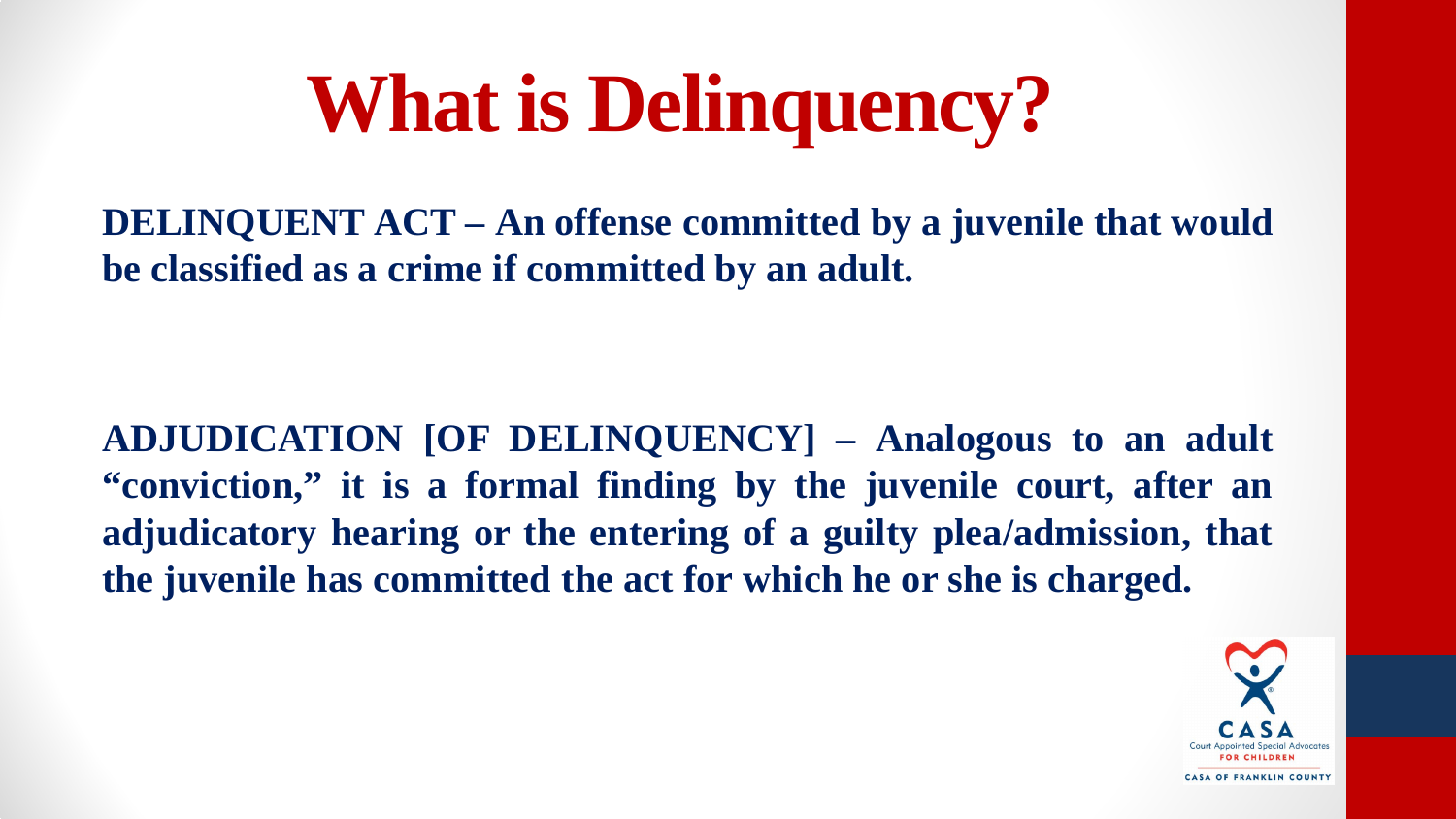**STATUS OFFENSE – An offense that would not be a crime if it were committed by an adult. Examples of these non-criminal offenses that are only applicable to children include: truancy, curfew violations, running away from home, incorrigibility, and ungovernability.**

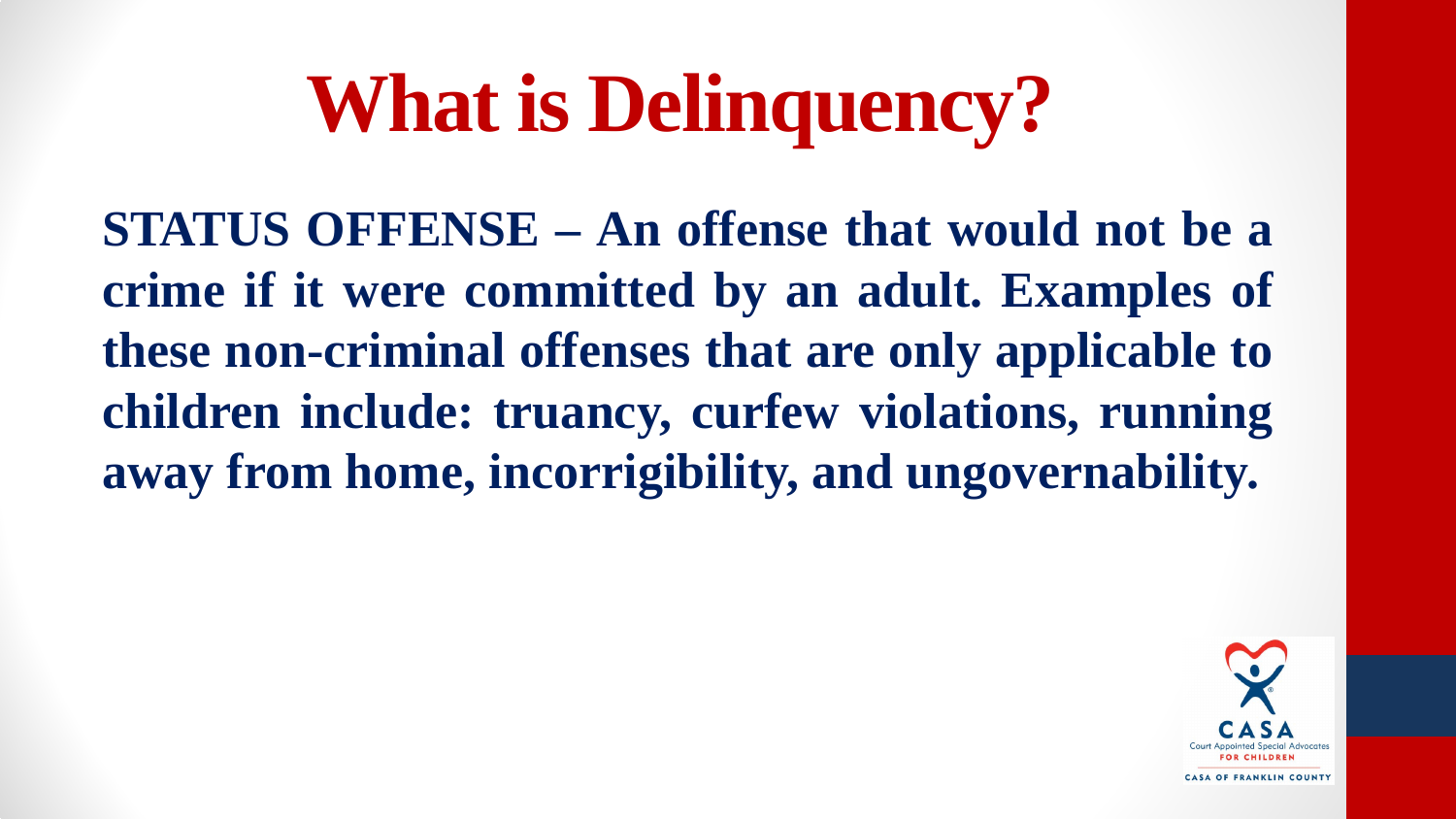**COMPETENCE TO STAND TRIAL – Competence, or fitness, to stand trial requires that the client have both "sufficient present ability to consult with his lawyer with a reasonable degree of rational understanding" and a "rational as well as factual understanding of the proceedings against him."[2] Counsel must be able to recognize when a juvenile client's ability to participate in his or her own defense or to understand the nature and purpose of proceedings may be compromised due to developmental immaturity, mental health disorders, or disabilities.**

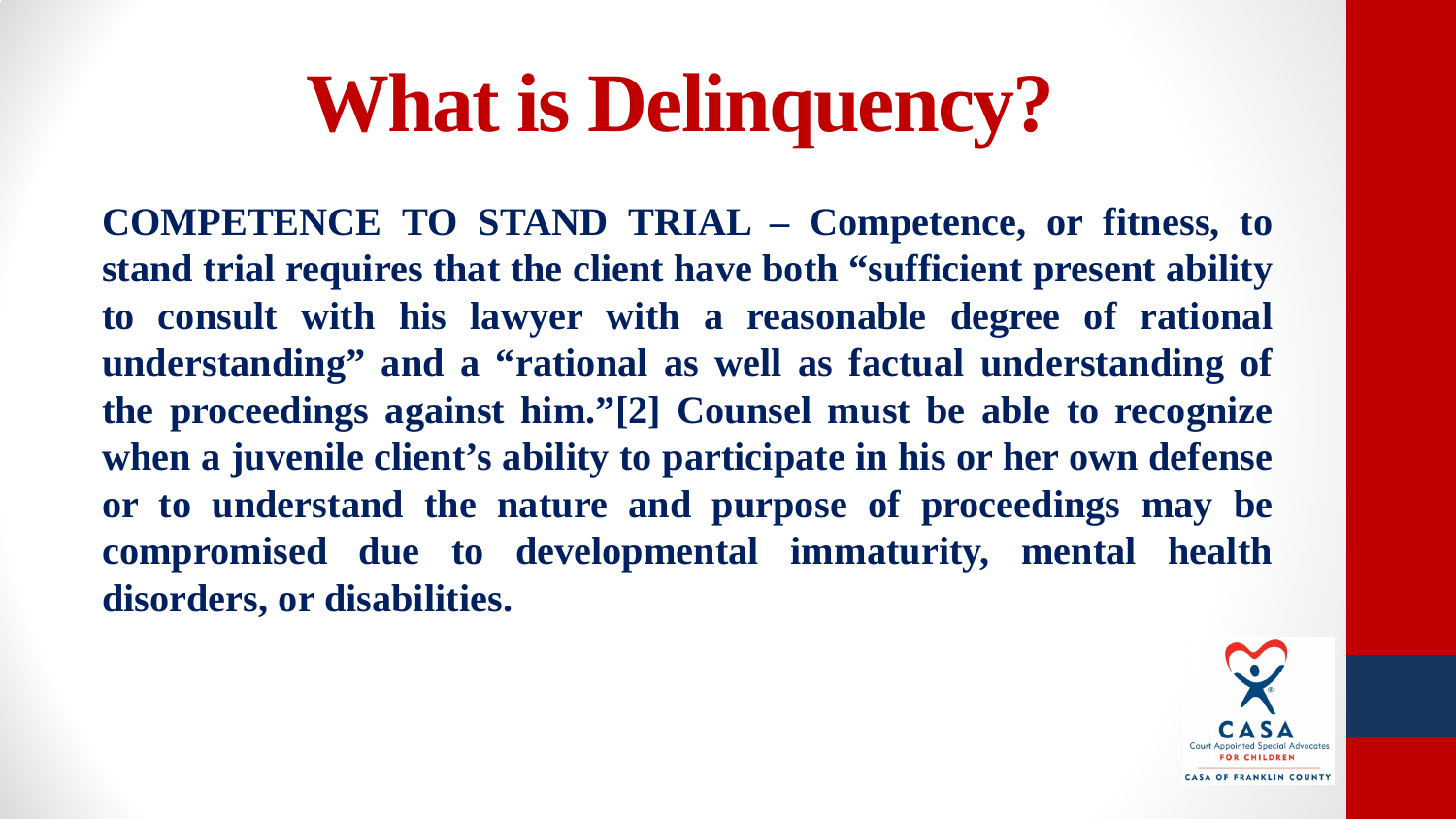**YOUTHFUL OFFENDER – In 2002, the Ohio legislature enacted the serious youthful offender or "SYO" sentencing law. Under the SYO sentencing law, juvenile offenders who are designated serious youthful offenders are not bound over to adult court. Rather, juvenile offenders designated serious youthful offenders are subject to blended sentences where both a juvenile disposition and an adult sentence are imposed. To be designated as an SYO, one or more of the following factors must apply:**

- **The juvenile offender must be 10 years old or older;**
- **The act charged against the juvenile offender is an offense of violence;**
- **The juvenile offender used, displayed or brandished a firearm during the commission of the act charged;**
- The juvenile offender was previously committed to a Department **Youth Service's facility.**





CASA OF FRANKLIN COUNTY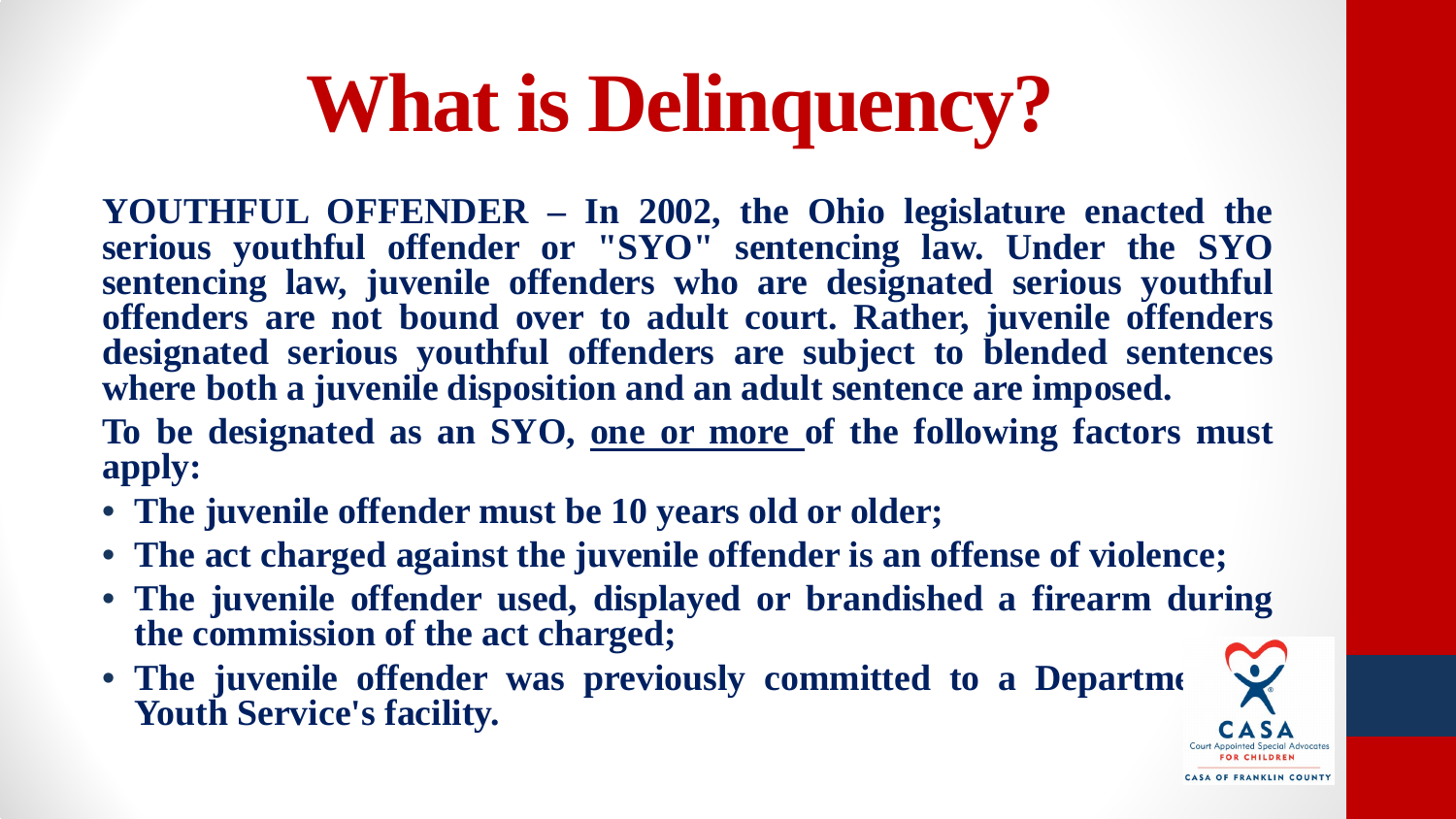## **Ohio Revised Code §2152.10**

- (A) A child who is alleged to be a delinquent child is eligible for mandatory transfer and shall be transferred as provided in **section [2152.12](https://codes.ohio.gov/ohio-revised-code/section-2152.12) of the Revised Code in any of the following circumstances:**
- **(1) The child is charged with a category one offense and either of the following apply:**
	- **(a) The child was sixteen years of age or older at the time of the act charged.**
	- (b) The child was fourteen or fifteen years of age at the time of the act charged and previously was adjudicated a delinquent child for committing an act that is a category one or category two offense and was committed to the legal custody of the **department of youth services upon the basis of that adjudication.**
- (2) The child is charged with a category two offense, other than a violation of section [2905.01](https://codes.ohio.gov/ohio-revised-code/section-2905.01) of the Revised Code, the child was sixteen vears of age or older at the time of the commission of the act charged, and either  $\overline{or}$  both of the following apply:
	- (a) The child previously was adjudicated a delinquent child for committing an act that is a category one or a category two offense and was committed to the legal custody of the department of youth services on the basis of that adjudication.
	- (b) The child is alleged to have had a firearm on or about the child's person or under the child's control while committing the act charged and to have displayed the firearm, brandished the firearm, indicated possession of the firearm, or used the firearm **to facilitate the commission of the act charged.**
- **(3) Division (A)(2) of section [2152.12](https://codes.ohio.gov/ohio-revised-code/section-2152.12) of the Revised Code applies.**
	- (B) Unless the child is subject to mandatory transfer, if a child is fourteen years of age or older at the time of the act charged and if the child is charged with an act that would be a felony if committed by an adult, the child is eligible for discretionary transfer to the appropriate court for criminal prosecution. In determining whether to transfer the child for criminal prosecution, the juvenile court shall follow the procedures in section [2152.12](https://codes.ohio.gov/ohio-revised-code/section-2152.12) of the Revised Code. If the court does not transfer the child and if the court adjudicates the child to be a delinquent child for the act charged, the court shall issue an order of **disposition in accordance with section [2152.11](https://codes.ohio.gov/ohio-revised-code/section-2152.11) of the Revised Code.**

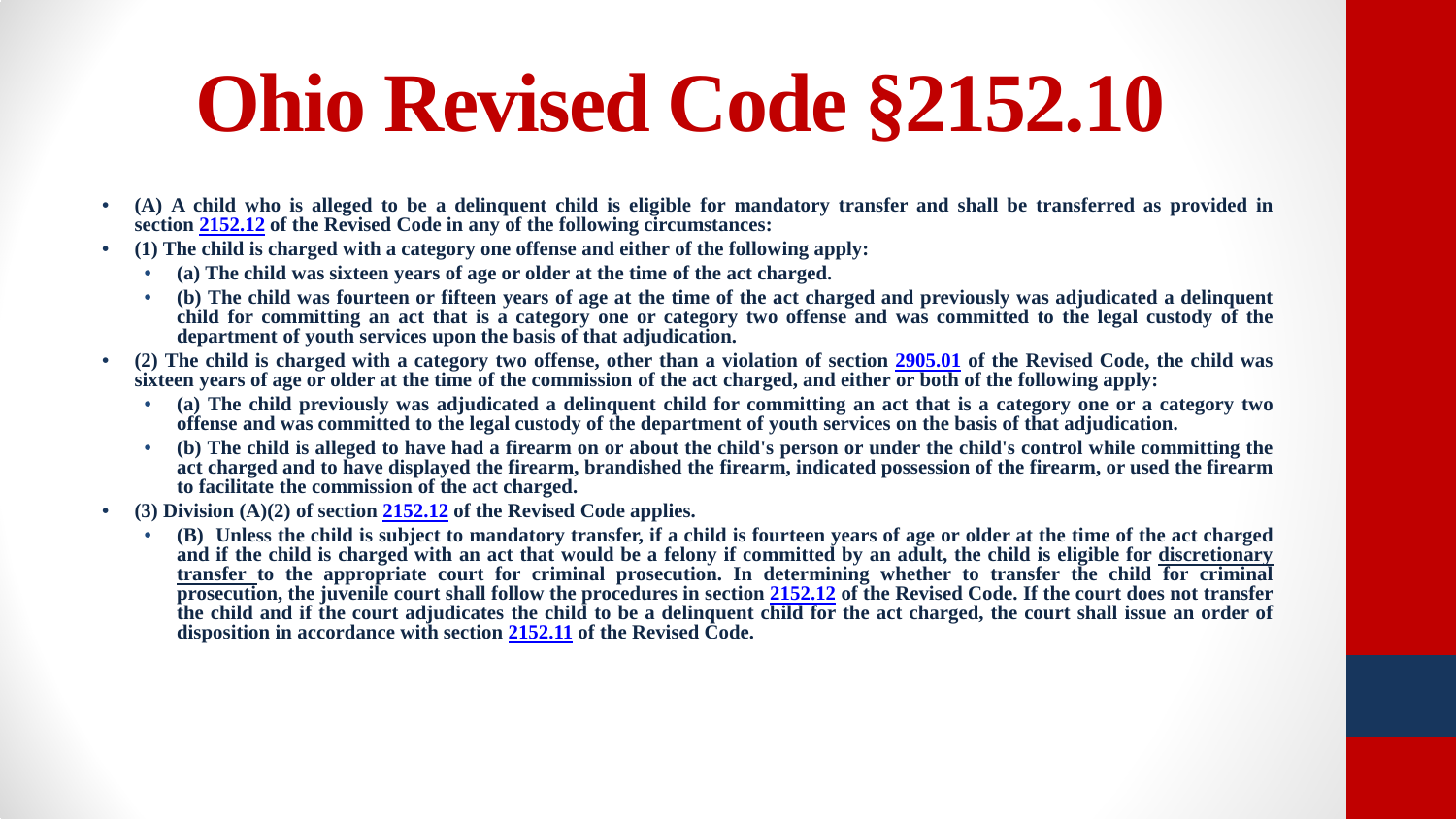## Ohio Bindover Factsheet FY 2015

- **Children's Law Center, Inc.** 
	- **In FY15 87% of the youth boundover in Ohio were black.**
	- **Cuyahoga County Largest Number of Children boundover in FY15**

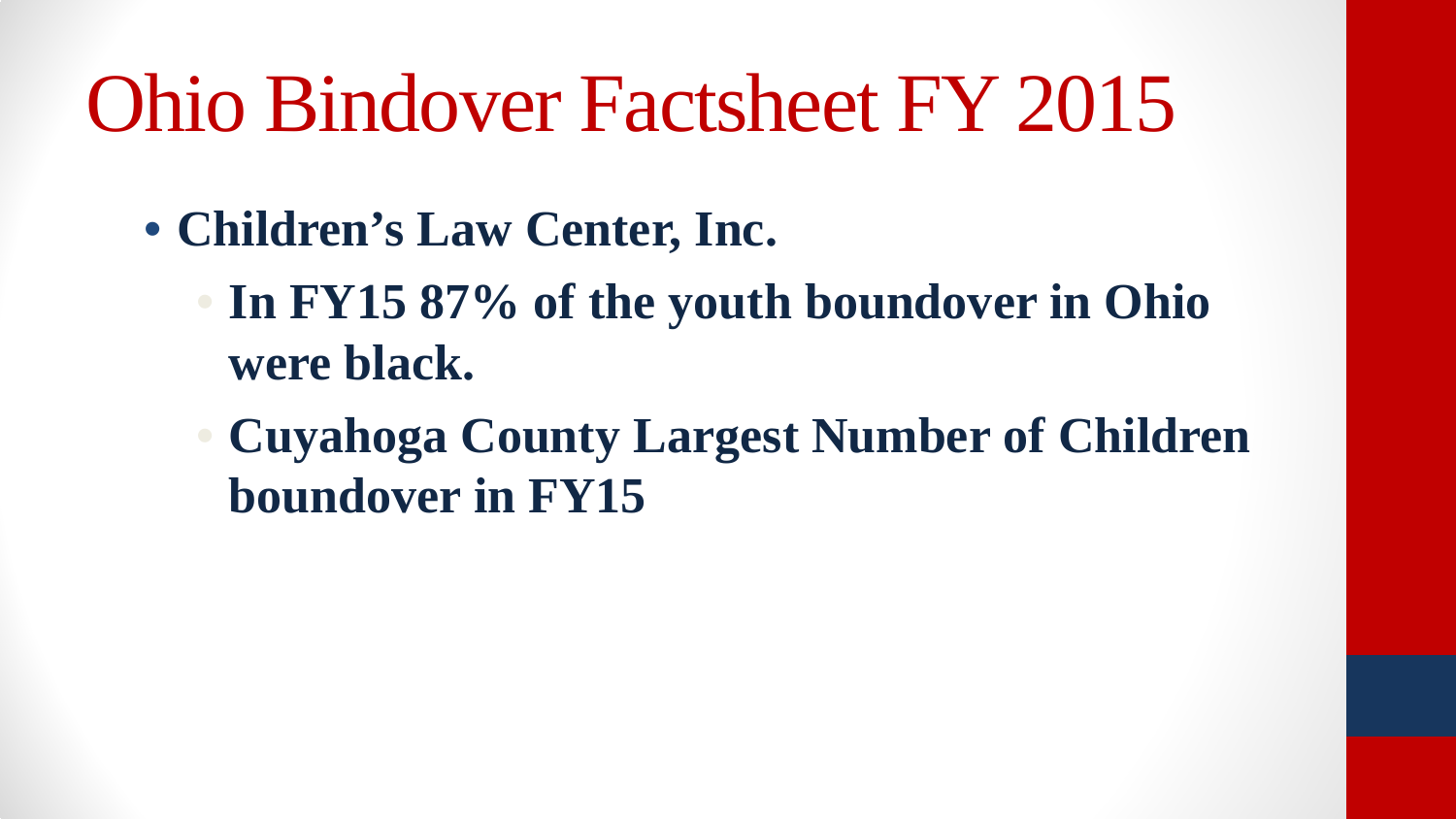### **Travis Hirschi: Causes of Delinquency**

- **1969 Book**
- **Focuses on Understanding the Cause of Delinquency**
- **Four Factors**
	- **Attachment**
	- **Commitment**
	- **Involvement**
	- **Belief**

**"The lack of relationships and attachments is a significant cause of juvenile delinquency."**





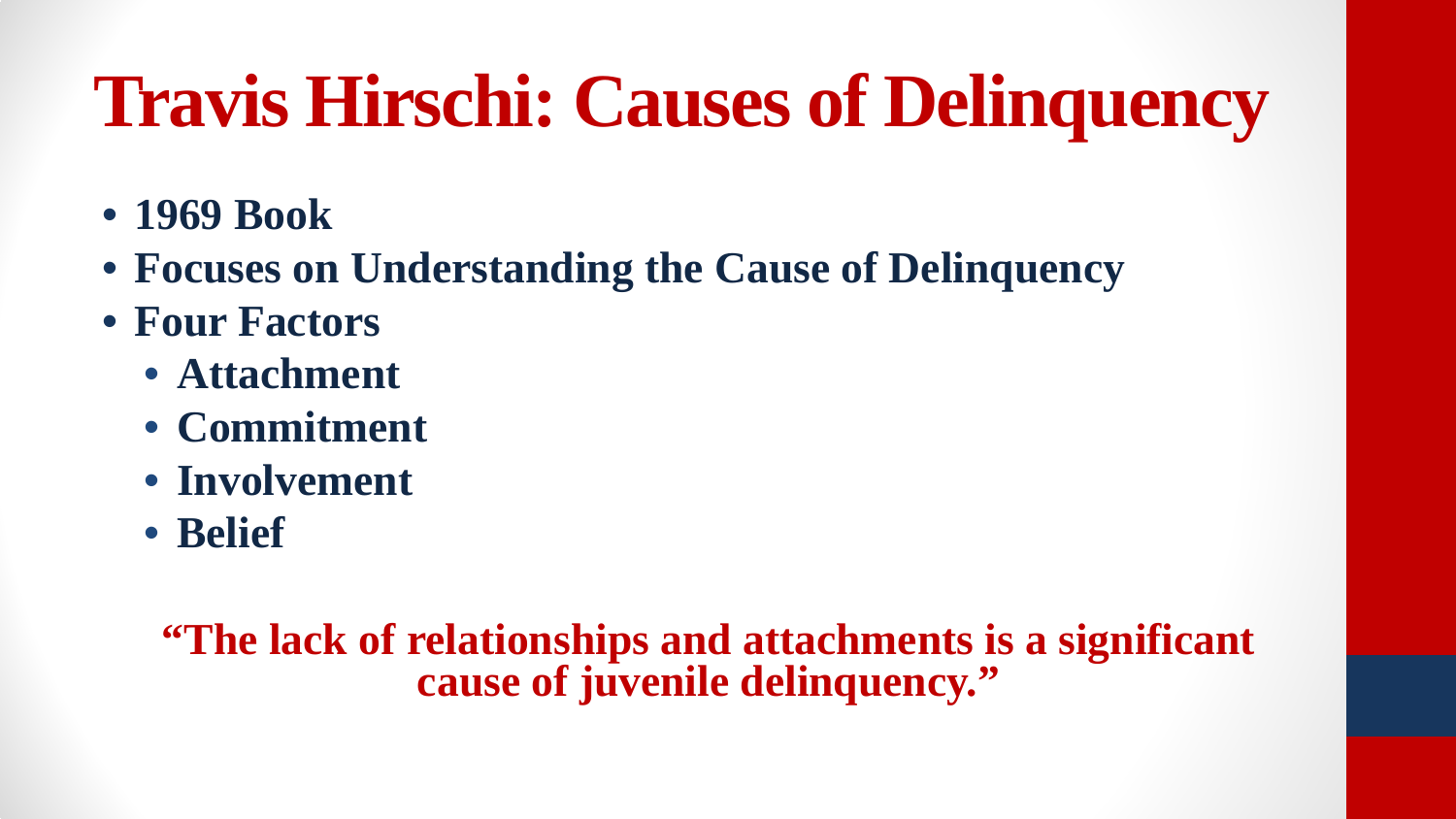### **Travis Hirschi: Causes of Delinquency**

- **Over 70% of California State Inmates Spent Time in Foster Care.**
- **75% of Connecticut's Children in the Juvenile Justice System Were Once in Foster Care.**
- **80%of Prisoners in Illinois Spent Time in Foster Care.**
- **44% of Children Placed in Foster Care Are Arrested at Least Once, compared to 14% of Children Who Stayed with Their Biological Families.**
- **Two Critical Factors: School & Placement Stability**

**Consider Kinship Placements.** 

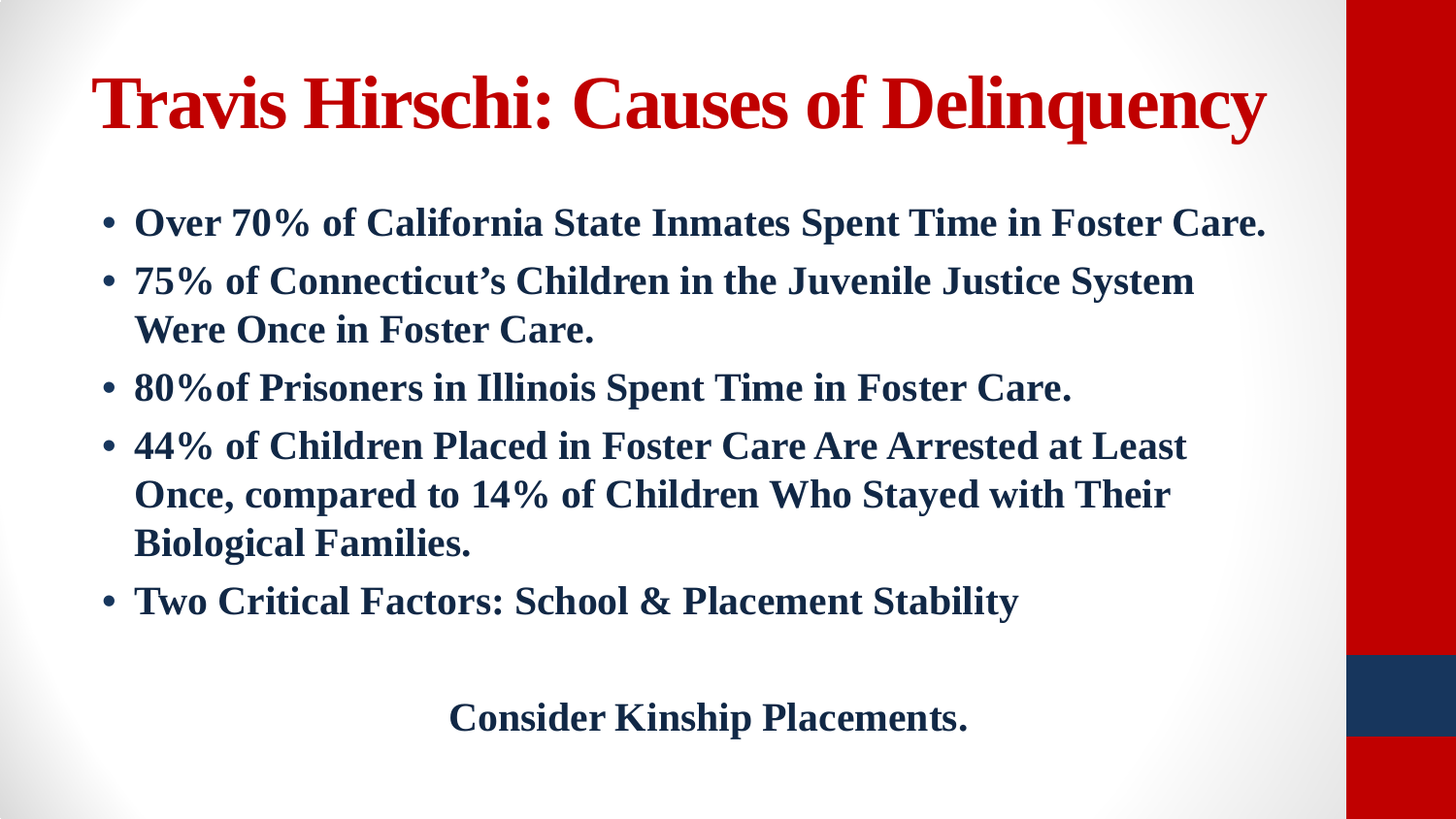## **Foster Care to Prison Pipeline**

- **According to the Juvenile Law Center, May 26, 2018**
	- **90% of Children with 5 or more Foster Placements will enter the Justice System.**
	- **Children placed in Group Homes are 2.5 times more likely to get involved in the Justice System.**
	- **Particularly Affects Children of Color, Children who identify as LGBTQ and Children with Mental Illness.**

**Consider the difference between how a family would handle a child's behavior and how a foster home or group home would handle the same behavior.** 



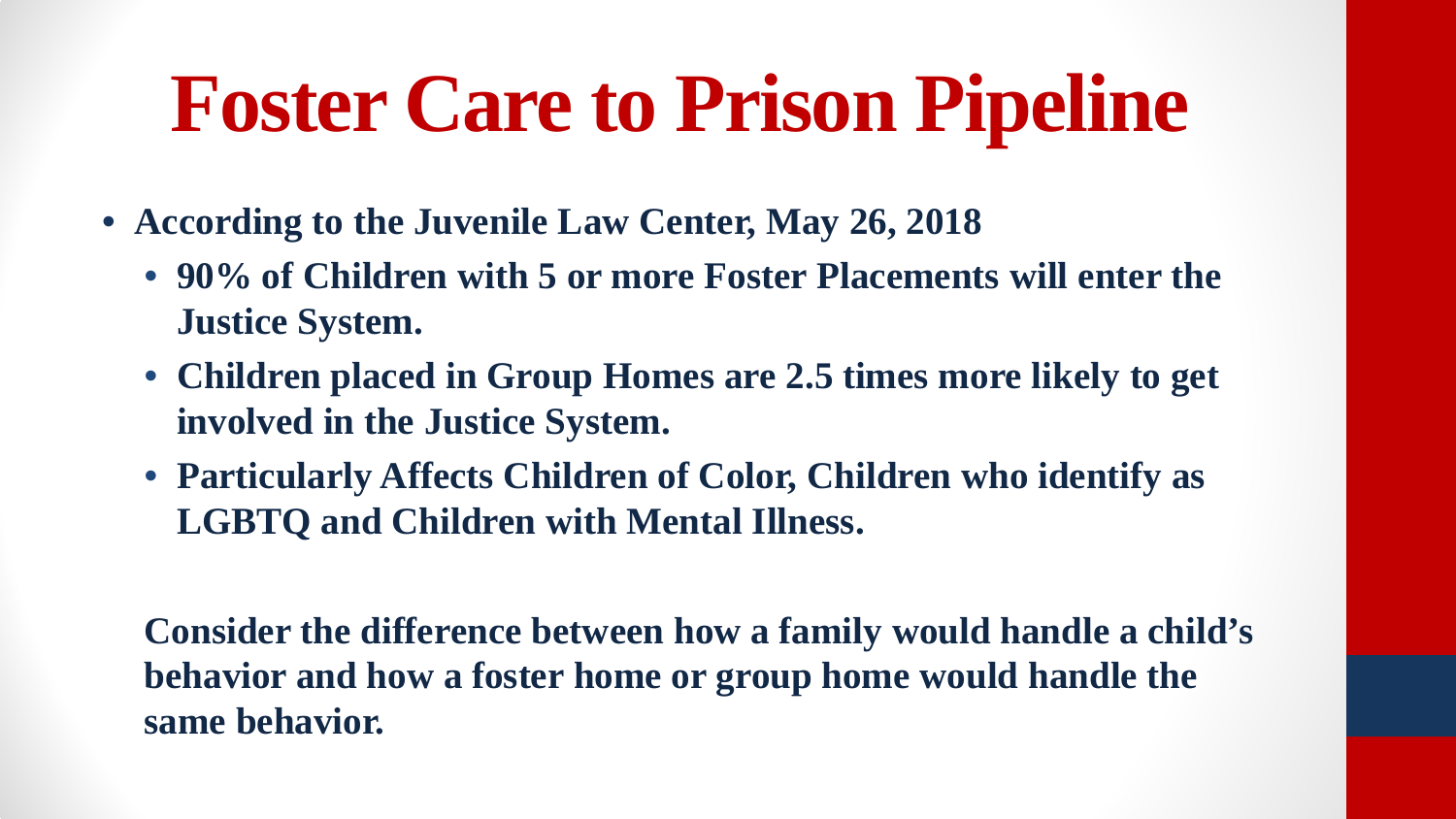### **Foster Care & Justice System Involved Children**

- **Schubert Center for Child Studies, November 2015**
	- **"Youth who first encounter child welfare systems later in childhood/adolescence are more likely to become involved with the juvenile justice system."**
	- **30% of children placed in foster care for the first time after age 9 had a juvenile delinquency filing.**
	- **Children with Dual System Involvement in New York Used \$65,424.**
	- **Children Involved with Only Foster Care Used \$46,670.**
	- **Children Involved with Only the Justice System Used \$47,854 Notes:**
	- **1. "Keeping Children Out of the Juvenile Justice and Foster Care Systems when feasible is key to Successful Adult Outcomes."**
	- **2. "For Children who are in Foster Care, Programs that Encourage Permanent Placements and Adoption Rather than Aging Out of the System are Important to Long Term Success."**

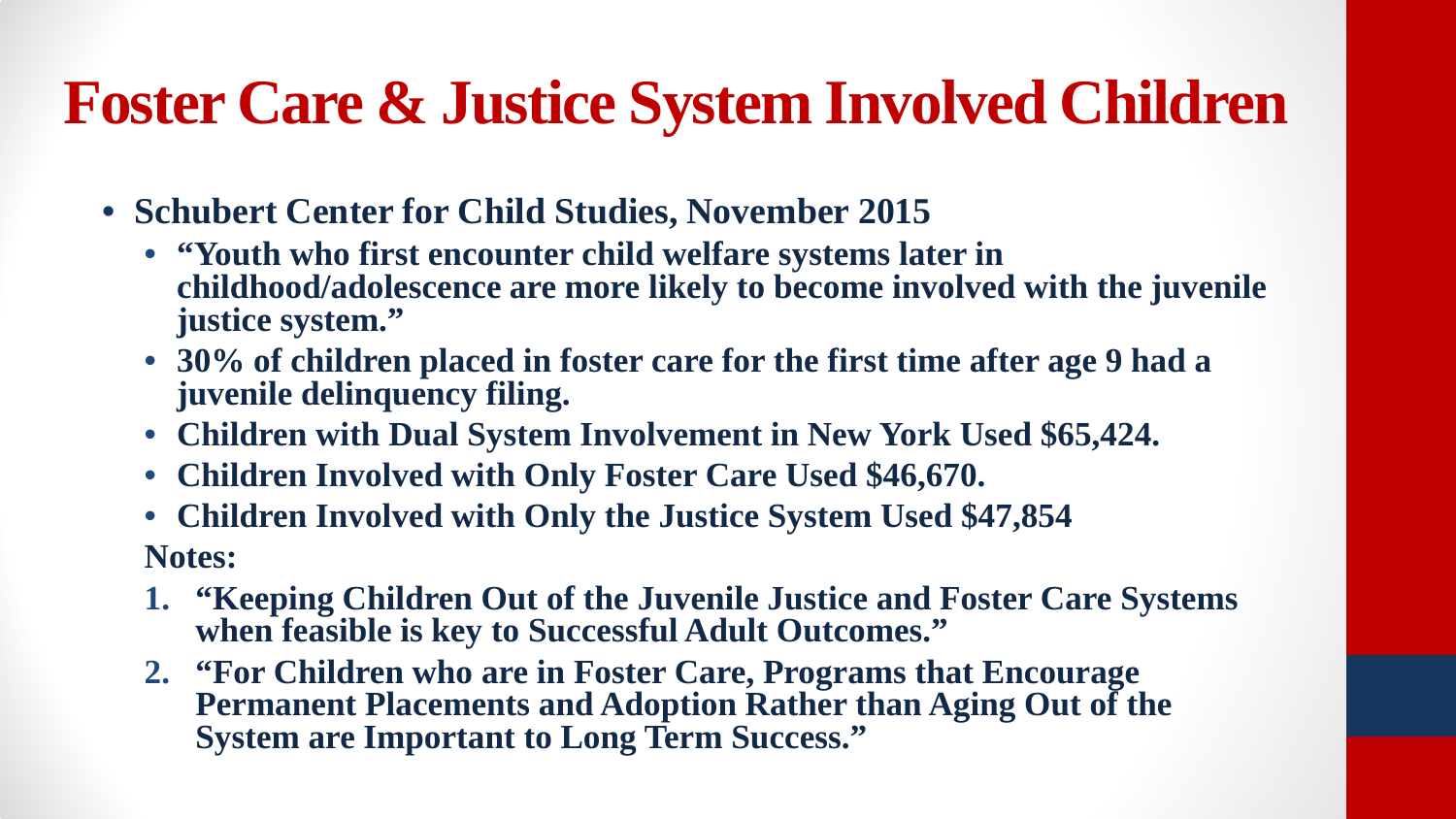### **Striking Back in Anger: Delinquency & Crime in Foster Children**

### **"Delay and Multiple Moves May Well Amplify the Initial Anger"**

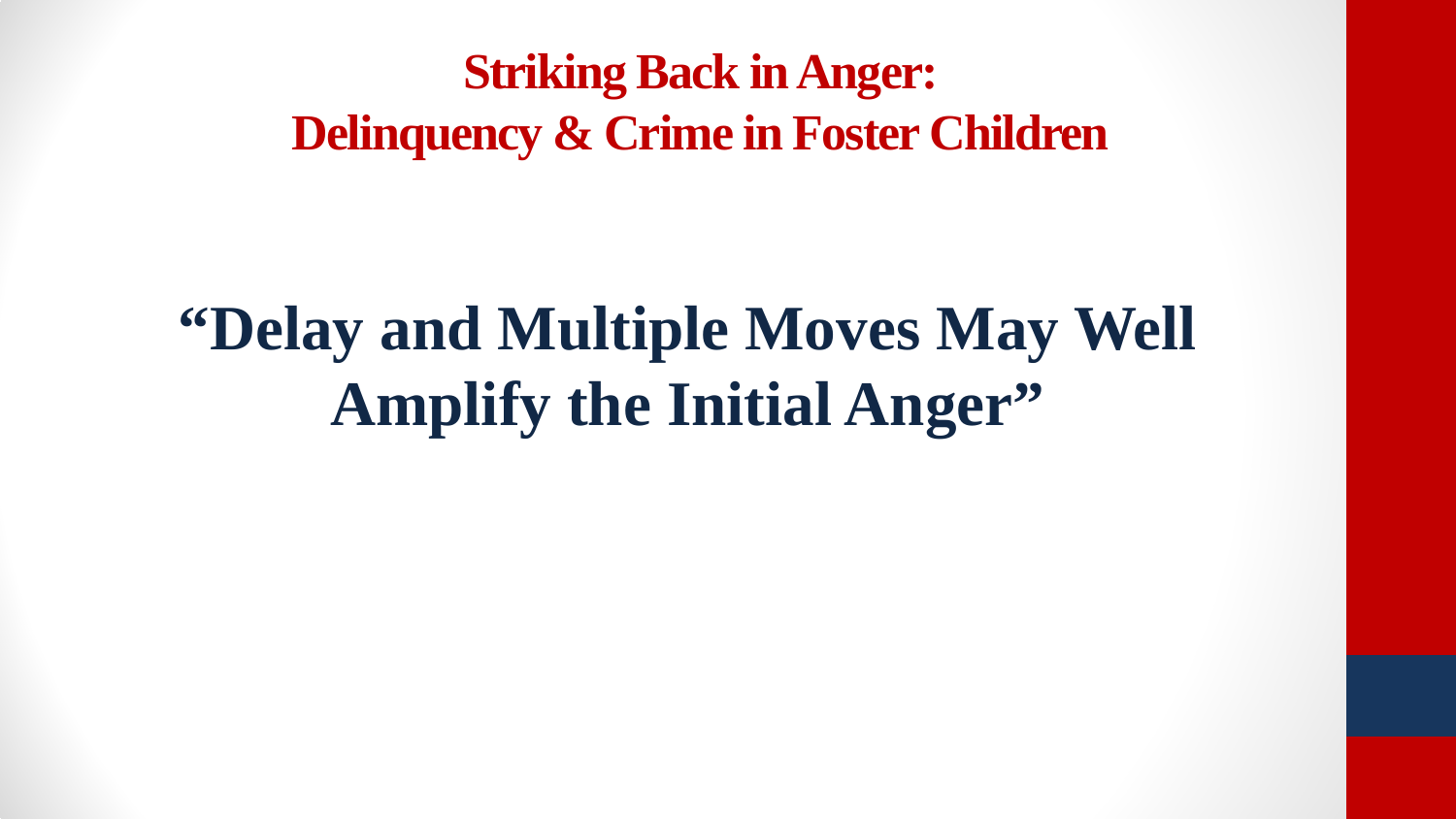### **Protective Factors**

- **Continuity**
	- **Placement, Schools, Case Workers, Therapists etc.**
- **Connectedness**
	- **Foster Parents, Mentors, Teachers, GAL, Siblings**





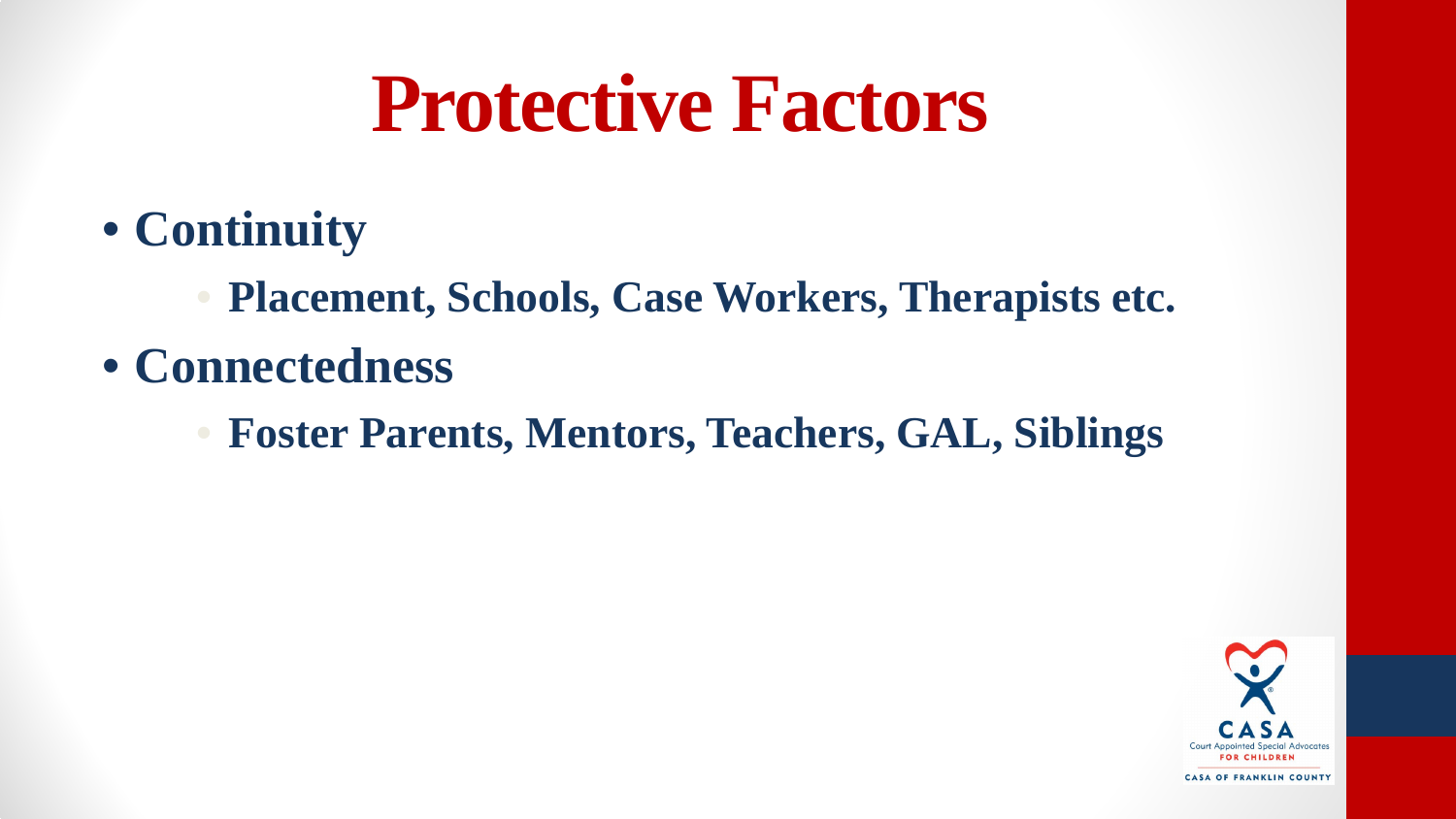## **Risk Factors**

- **Multiple Placements/Threat of Abandonment**
- **Neighborhood Characteristics**
- **Poverty**
- **Deviant Peer Associations**
- **Ineffective Parenting**
- **Removal from Parents**
- **Psychiatric Diagnoses**
- **Cognitive Challenges/Academic Challenges**

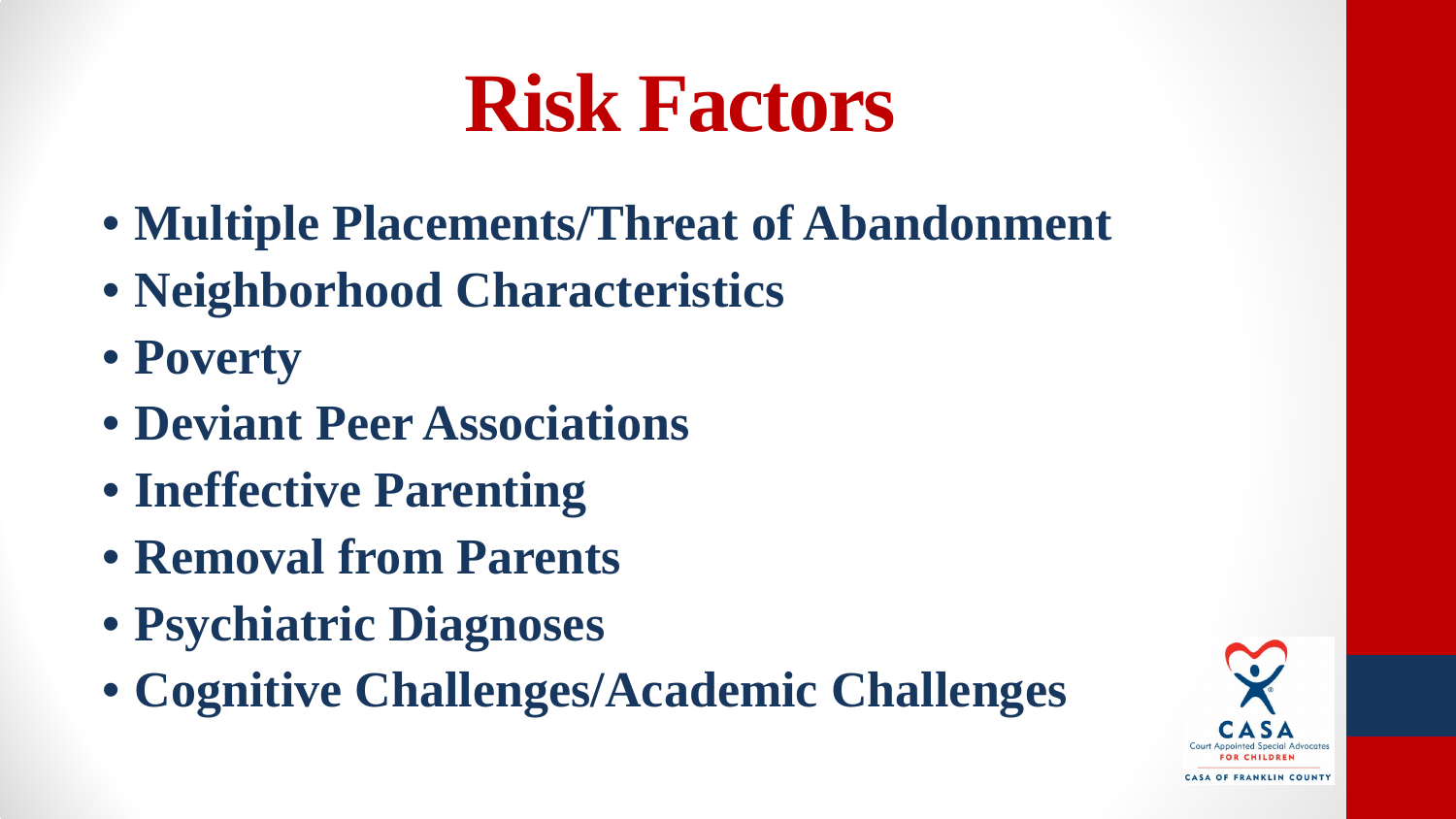### **Juvenile Detention Alternatives Initiative Eight Core Strategies**

- **Collaboration.**
- **Use of accurate data.**
- **Objective detention admissions.**
- **Alternatives to detention.**
- **Case processing reforms.**
- **Reducing the use of unnecessary confinements.**
- **Deliberate commitment to reducing racial disparity.**
- **Improving conditions of confinement.**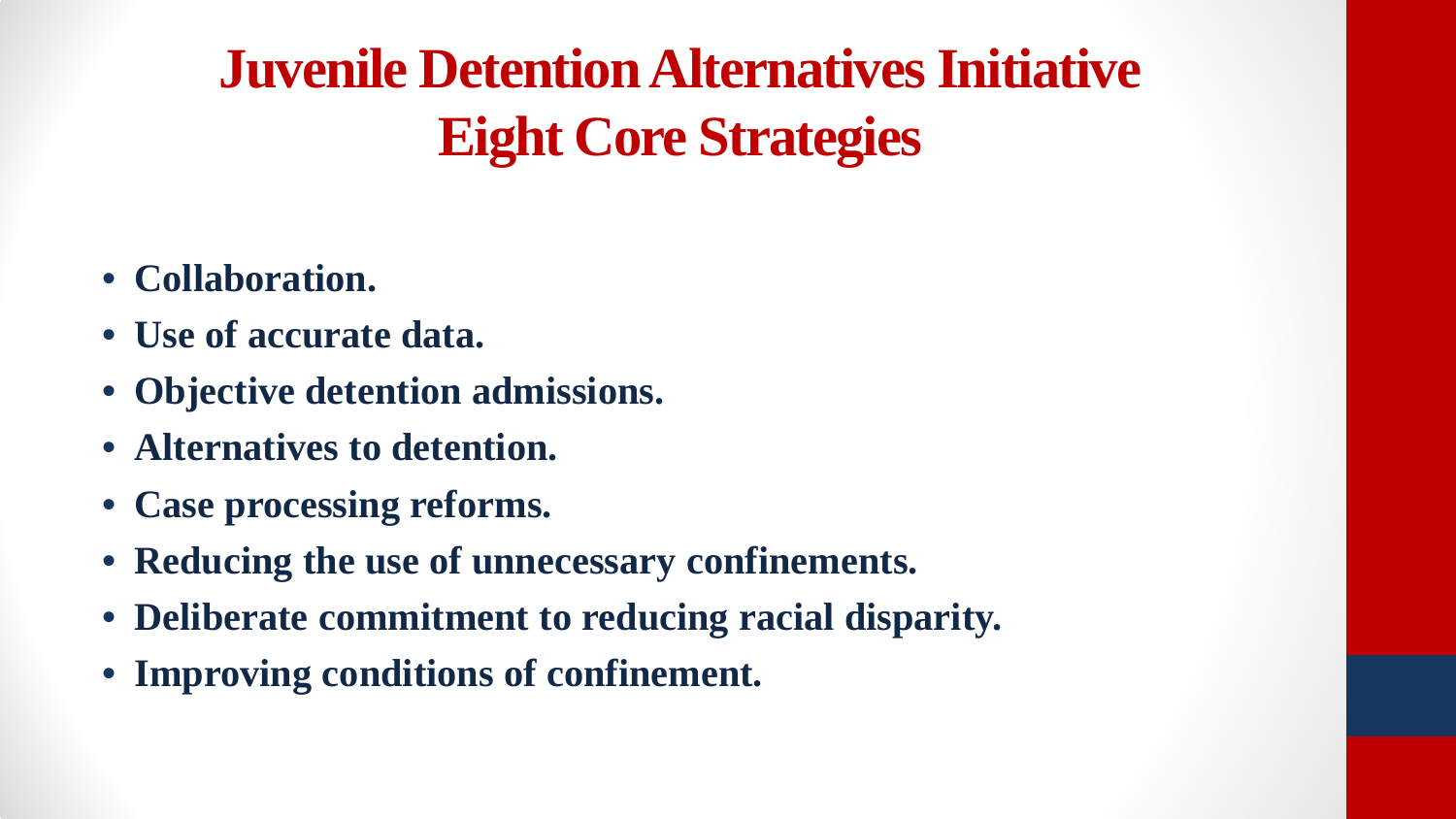### **Youth Education & Intervention Services**

- **Research-informed and evidence-based programs**
- **Designed to address unruly/delinquent behavior through Court managed and contracted programming which include:**
	- **The Diversion Program**
	- **Unruly/Incorrigible Youth Services Program**
	- **Forum Misdemeanor Diversion Program**
	- **Restorative Justice Circles Program**
	- **Teen Court Program**
	- **Misdemeanor Services**
	- **Truancy Diversion Program and Truancy Intervention & Prevention Program.**



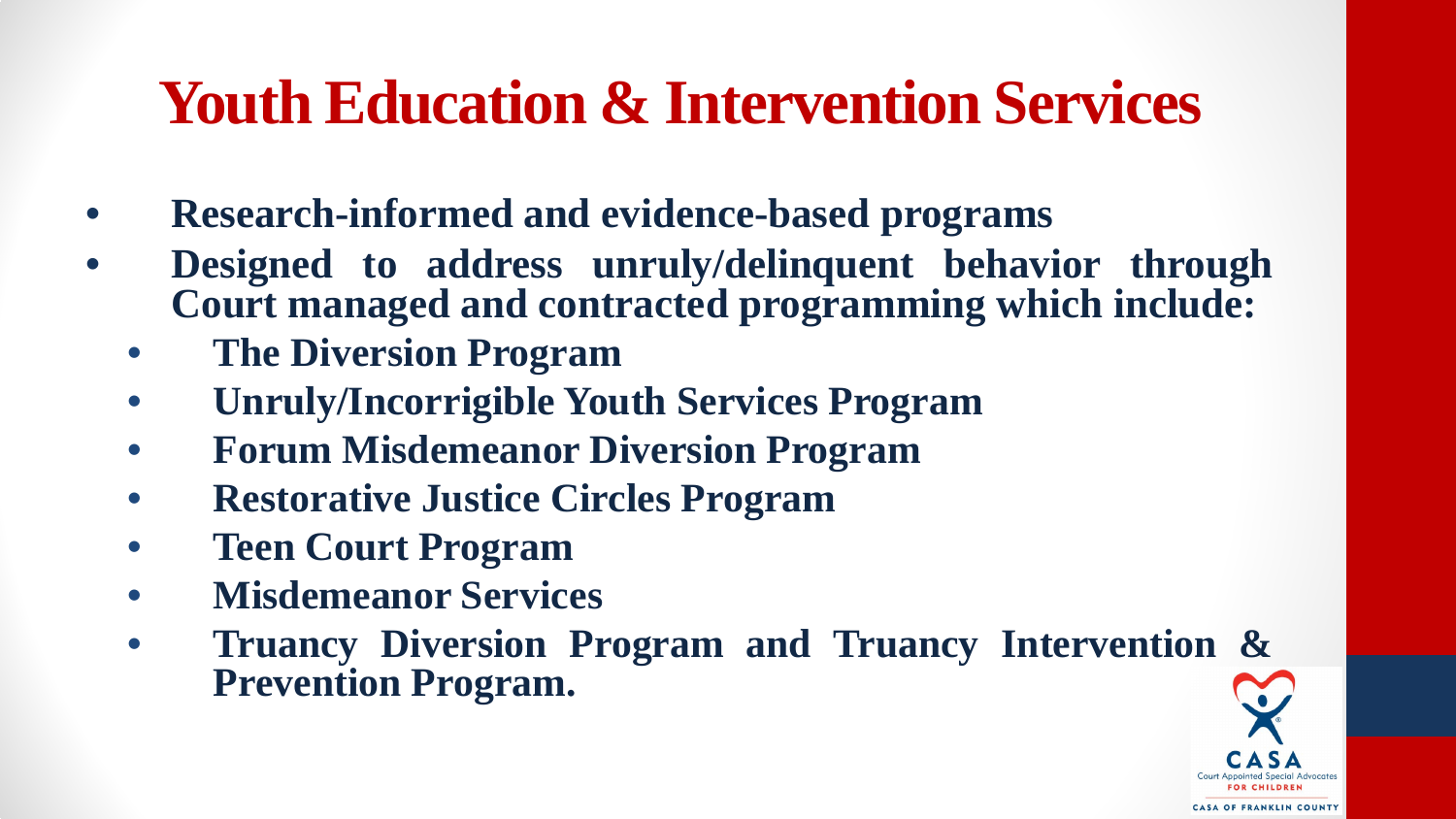

**Juvenile Law Center <https://jlc.org/>**

**Ohio Department of Education, Special Education <http://education.ohio.gov/Topics/Special-Education>**

**Ohio Department of Youth Services <https://www.dys.ohio.gov/>**

**US Department of Justice, Office of Juvenile Justice & Delinquency Prevention <https://www.ojjdp.gov/>**

**Nationwide Children's Hospital, Big Lots Behavioral Health Services <https://www.nationwidechildrens.org/specialties/behavioral-health>**

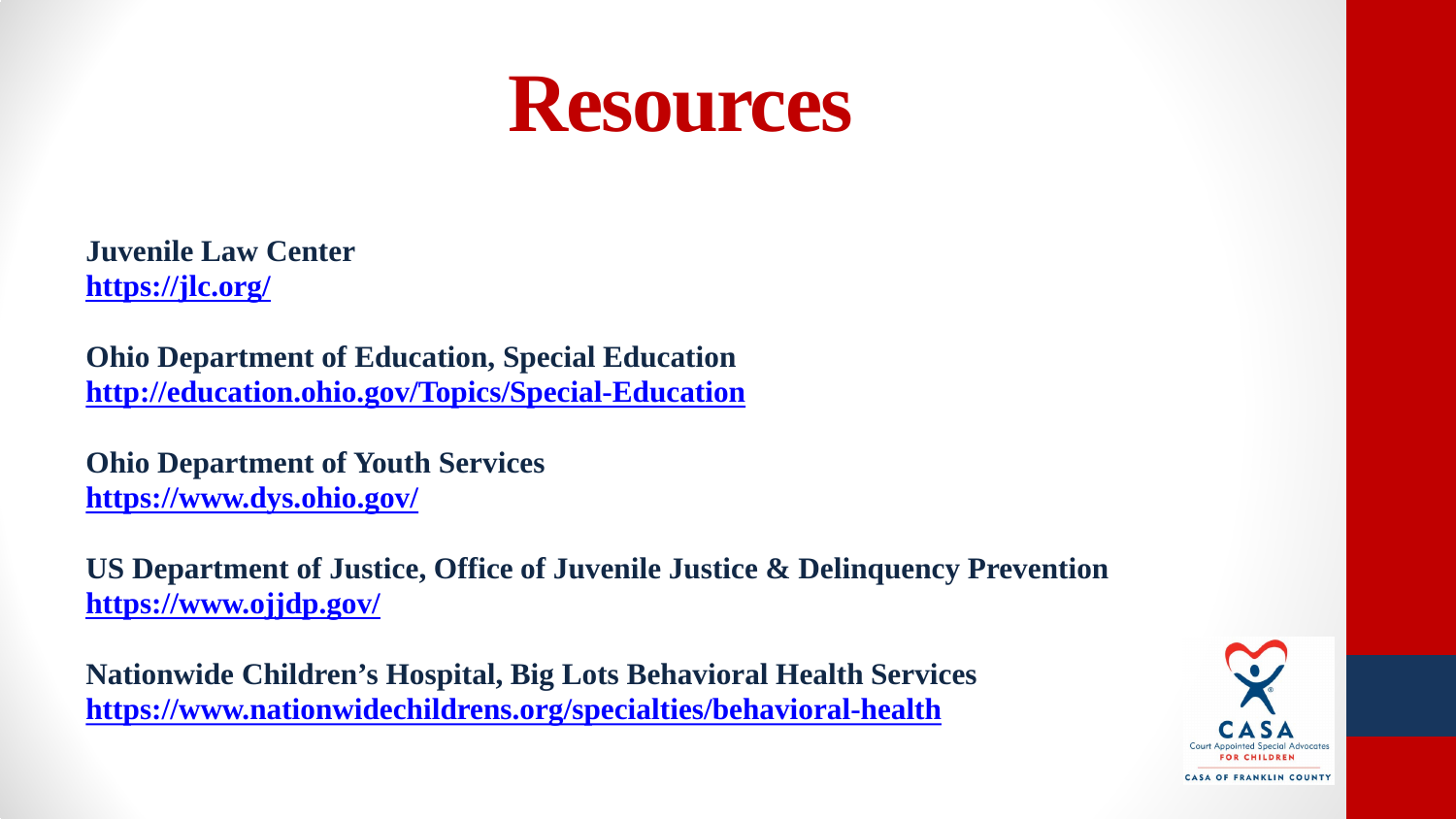

### **Burning Down the House: The End of Juvenile Prison by [Nell Bernstein](https://www.amazon.com/Nell-Bernstein/e/B00IWQM0WA/ref=dp_byline_cont_book_1)**

### **The War on Kids: How American Juvenile Justice Lost Its Way by [Cara H. Drinan](https://www.amazon.com/s/ref=dp_byline_sr_book_1?ie=UTF8&field-author=Cara+H.+Drinan&text=Cara+H.+Drinan&sort=relevancerank&search-alias=books)**

**The Evolution of the Juvenile Court: Race, Politics, and the Criminalizing of Juvenile Justice by [Barry C. Feld](https://www.amazon.com/Barry-C-Feld/e/B07FCTGNX7/ref=dp_byline_cont_book_1)**